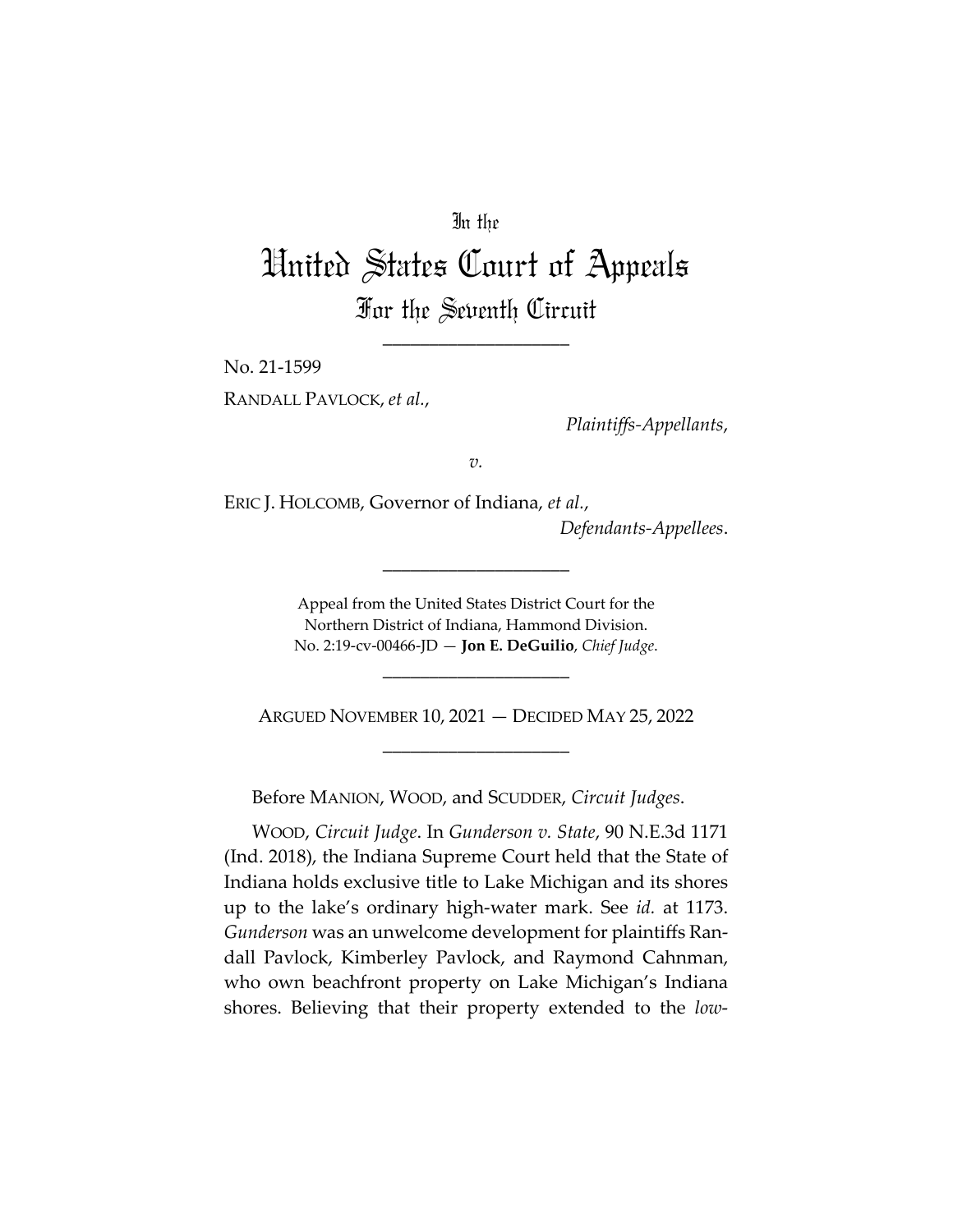water mark, they brought this lawsuit in federal district court alleging that the ruling in *Gunderson* amounted to a taking of their private property in violation of the Fifth Amendment. They would like to hold the state supreme court responsible for this alleged taking. In other words, they are asserting a "judicial taking."

The plaintiffs, whom we will call the Owners, sued a number of Indiana officeholders in their official capacities: Governor Eric Holcomb; the Attorney General, now Todd Rokita; the Department of Natural Resources Director, now Daniel Bortner; and the State Land Office Director, now Jill Flachskam. (We have identified the current officeholders, none of whom was in place when the complaint was filed, with the exception of Governor Holcomb. We have substituted the current officials for their predecessors in accordance with Federal Rule of Appellate Procedure 43(c)(2). We refer to the defendants collectively as the State.) The district court granted the State's motion to dismiss for failure to state a claim. Because none of the named officials caused the Owners' asserted injury or is capable of redressing it, we conclude that the Owners lack Article III standing and affirm the judgment of the district court, though we modify it to show that it is without prejudice.

## **I**

### A

Indiana has long held in trust the portion of Lake Michigan that lies within its borders and the submerged lands below the water. See *Lake Sand Co. v. State*, 120 N.E. 714, 715–16 (Ind. Ct. App. 1918). The shores of Lake Michigan are surrounded by privately-owned property. Owners of private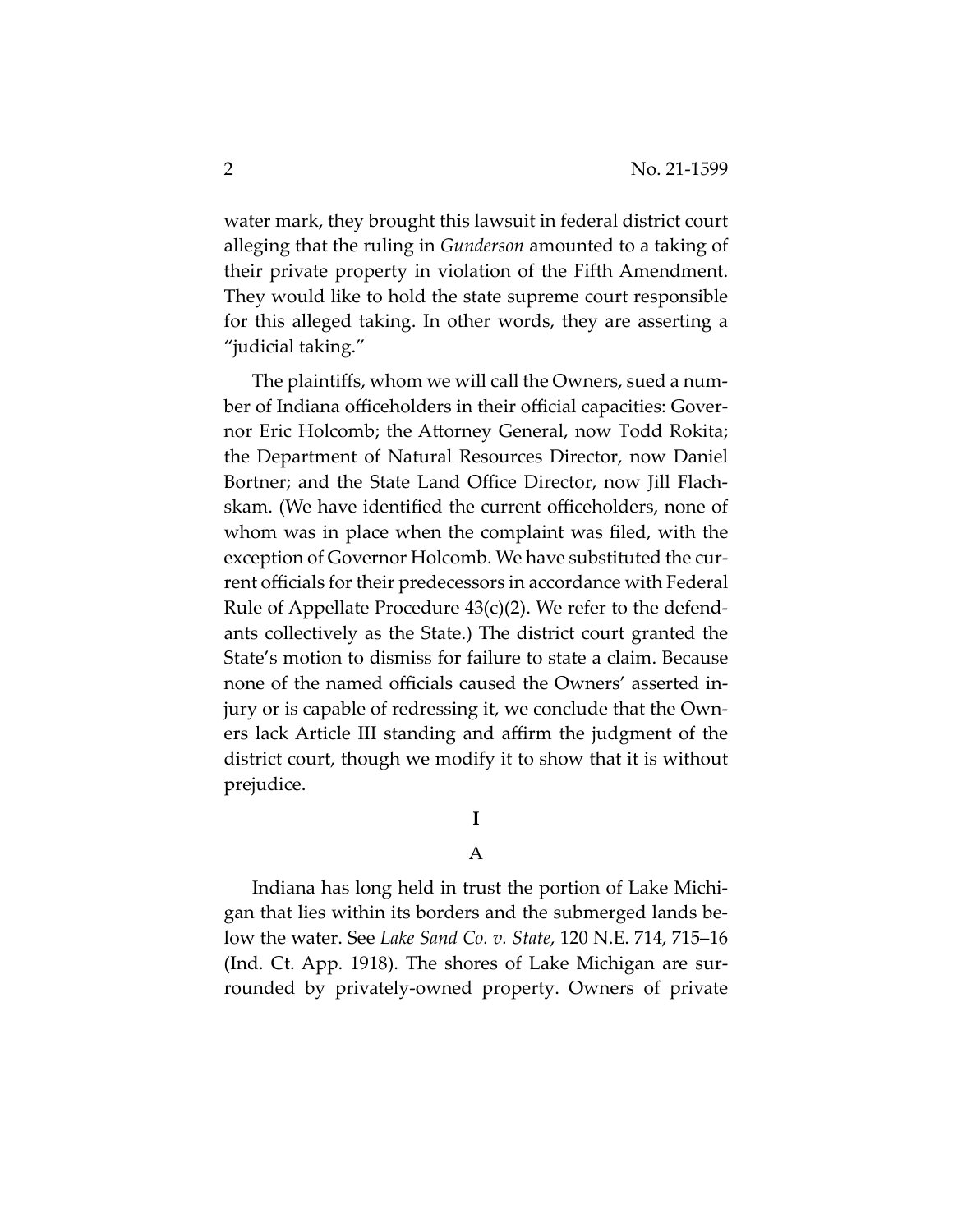lakeshore property, including our plaintiffs, and the State dispute where the line should be drawn between the public and private holdings. In 2014, the Pavlocks' neighbors filed a quiet-title action against Indiana in state court. That was the *Gunderson* case, in which the Indiana Supreme Court first attempted to fix that line.

The *Gunderson* plaintiffs, like the Owners here, took the position that their deeds conferred title (and thus the right to exclude the public) past the lake's ordinary high-water mark, all the way down to the low-water mark. See *Gunderson*, 90 N.E.3d at 1175. The ordinary high-water mark is a commonly used method of measuring the boundaries of non-tidal bodies of water. At common law, it was defined as "the point where the presence and action of water are so common and usual … as to mark upon the soil of the bed a character distinct from that of the banks, in respect to vegetation, as well as in respect to the nature of the soil itself." *Id.* at 1181 (collecting authorities) (internal quotation marks omitted); compare 33 C.F.R. § 328.3 (2021) (defining the ordinary high-water mark for the Army Corps of Engineers). By contrast, the low-water mark is the lowest level reached by a lake or a river (for example, a lake's low point during a dry season). *Low-Water Mark*, OXFORD ENGLISH DICTIONARY (3d ed. 2013).

The state supreme court sided with Indiana in *Gunderson*, interpreting state law to require "that the boundary separating public trust land from privately-owned" lakefront property "is the common-law ordinary high water mark." *Gunderson*, 90 N.E.3d at 1173. The court reached its decision by tracing the history of the public-trust doctrine. It began by applying the Equal-Footing doctrine, see, *e.g.*, *PPL Montana, LLC v. Montana,* 565 U.S. 576, 590–91 (2012), under which Indiana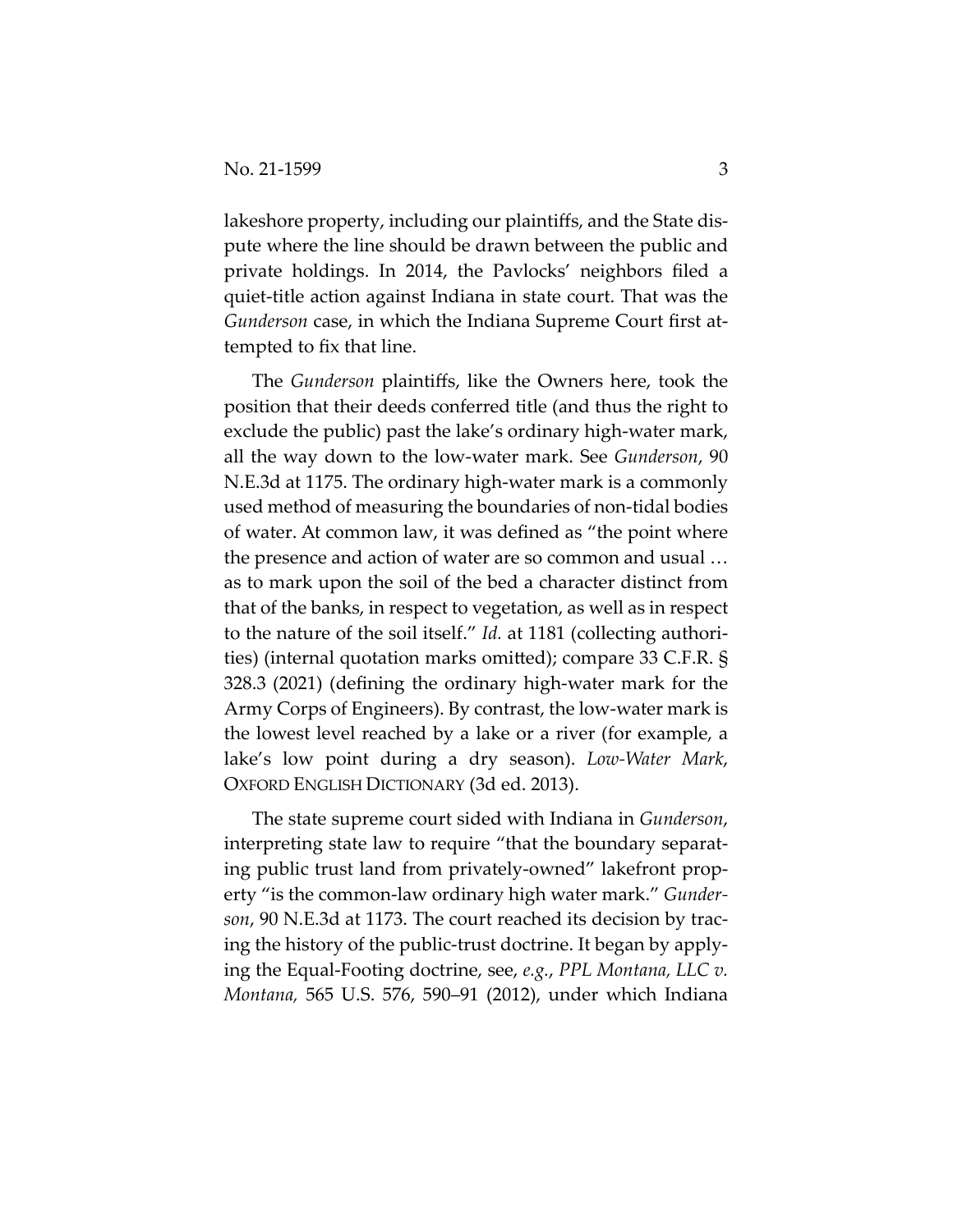received exclusive title to the lands underlying the Great Lakes when the state was admitted to the Union in 1816. *Gunderson,* 90 N.E.3d at 1176–77 (citing *Martin v. Waddell's Lessee*, 41 U.S. 367, 414 (1842) (holding that when the original thirteen states "became themselves sovereign" each acquired "the absolute right to all their navigable waters and the soils under them for their own common use"); *Utah v. United States*, 403 U.S. 9, 10 (1971) (holding that, under the "'equal footing' principle," later-admitted states acquired "the same property interests in submerged lands as was enjoyed by the Thirteen Original States"); *Hardin v. Jordan*, 140 U.S. 371, 382 (1891) (extending public ownership over navigable waters and underlying land "to our great navigable lakes, which are treated as inland seas.")). Following the weight of authority, the state supreme court concluded that "Indiana at statehood acquired equal-footing lands inclusive of the temporarily-exposed shores of Lake Michigan up to the natural [ordinary high-water mark]." *Id.* at 1181.

The Indiana Supreme Court then asked whether, at some point between statehood and the present day, the state relinquished title to the land below Lake Michigan's ordinary high-water mark. This issue, it recognized, is one of state law. See *Oregon ex rel. State Land Bd. v. Corvallis Sand & Gravel Co.*, 429 U.S. 363, 376–77 (1977) (explaining that, while the Equal-Footing doctrine is a matter of federal law, "subsequent changes in the contour of the land, as well as subsequent transfers of the land, are governed by the state law"). To answer that question, the court examined its own cases, the Lake Preservation Act, Ind. Code § 14-26-2-5, and other provisions of the Indiana Code. It concluded that, with the exception of discrete parcels not relevant here, Indiana has never relinquished title to Lake Michigan's shores below the ordinary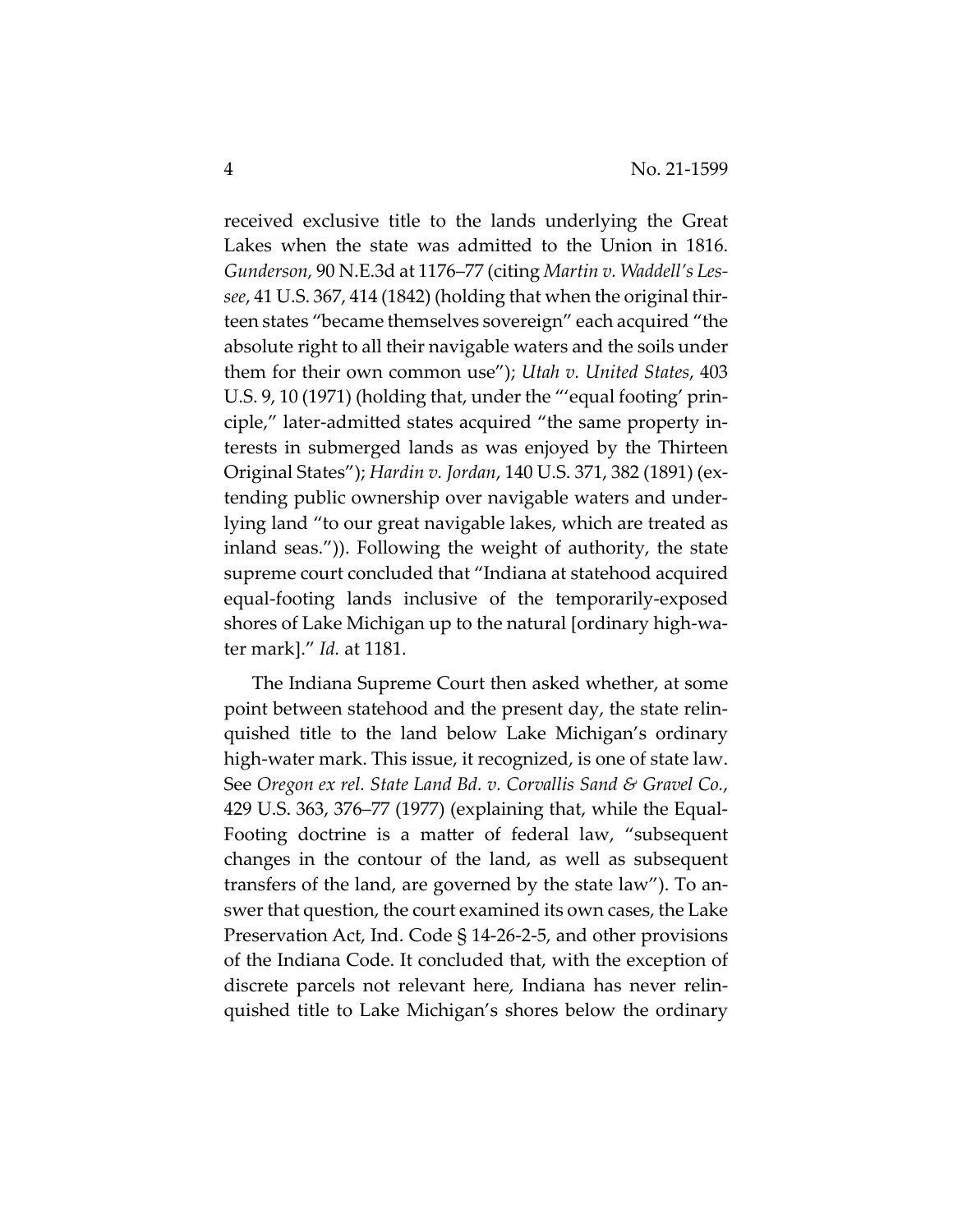high-water mark. *Gunderson*, 90 N.E.3d at 1182–85. Thus, as a matter of state law, the court concluded that Indiana holds absolute title to the lands under Lake Michigan up to the ordinary high-water mark. Private landowners in Indiana may thus hold title only to beachfront property above (*i.e.* landward of) that boundary. *Id.* at 1182.

Shortly after *Gunderson* was decided, the Indiana General Assembly passed House Enrolled Act (HEA) 1385, which codified the *Gunderson* decision. The Act stipulates that:

- (a) Absent any authorized legislative conveyance before February 14, 2018, the state of Indiana owns all of Lake Michigan within the boundaries of Indiana in trust for the use and enjoyment of all citizens of Indiana.
- (b) An owner of land that borders Lake Michigan does not have the exclusive right to use the water or land below the ordinary high water mark of Lake Michigan.

Ind. Code § 14-26-2.1-3. The plaintiffs argue that HEA 1385 further broadened public use of the Lake Michigan shoreline. *Gunderson* held that "*at a minimum*, walking below the [ordinary high-water mark] along the shores of Lake Michigan" is a protected public use, along with commerce, navigation, and fishing. *Gunderson*, 90 N.E.3d at 1188. The statute, however, expressly recognizes public uses such as boating, swimming, and other ordinary recreational uses. Ind. Code § 14-26-2.1- 4(b).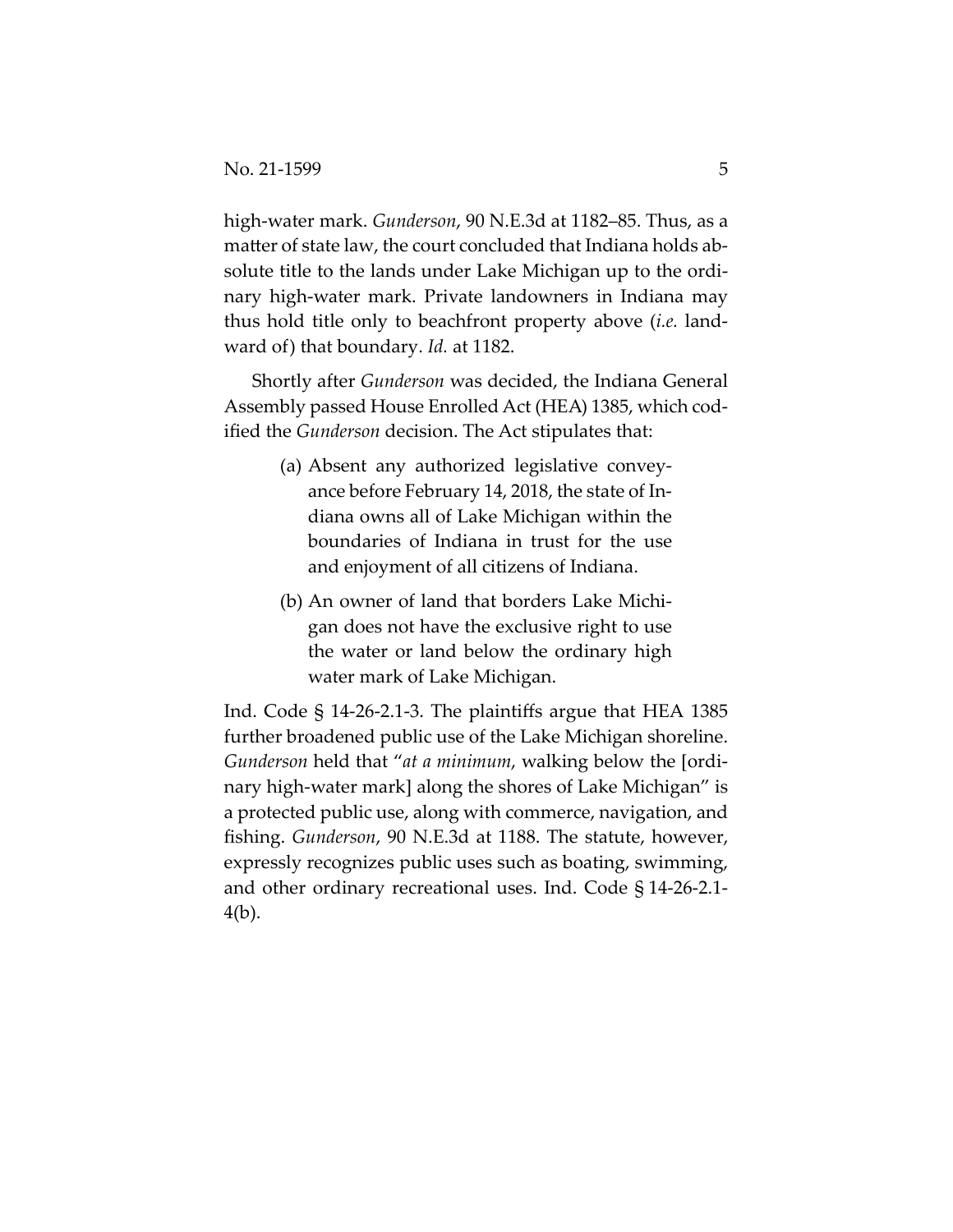Because this case was resolved on a motion to dismiss, we accept all well-pleaded factual allegations in the complaint as true. *Hardeman v. Curran*, 933 F.3d 816, 819 (7th Cir. 2019).

The Owners all hold title to beachfront property on the Lake Michigan shore. None of them was a party to *Gunderson* (though Cahnman participated as *amicus curiae*). Like the Gunderson plaintiffs, the Owners here allege that their property deeds cover land that extends down to Lake Michigan's low-water mark. Therefore, they argue, when the Indiana Supreme Court determined that the state has always held title to the land all the way up to the ordinary high-water mark, Indiana's highest court "took" (for Fifth Amendment purposes) a portion of their property without just compensation. HEA 1385, they argue, was also an uncompensated taking, because it expanded *Gunderson*'s easement to permit additional uses.

Faced with this unfavorable ruling from the state court, the Owners turned to the federal court, filing this action under 42 U.S.C. § 1983 against the state defendants we mentioned, all of whom are sued in their official capacities. The Owners want the federal court to issue a declaratory judgment stating that the Indiana Supreme Court's decision in *Gunderson* (and HEA 1385) effected an uncompensated taking of their property between the ordinary high-water mark and the low-water mark. They also seek a permanent injunction barring the state defendants from enforcing *Gunderson* and HEA 1385. The Owners concede that their challenge to HEA 1385 turns on their judicial-takings claim. If *Gunderson* stands, it follows that the Owners never held title to the land below the ordinary high-water mark, and the legislation therefore had no effect on their property rights. The Owners are not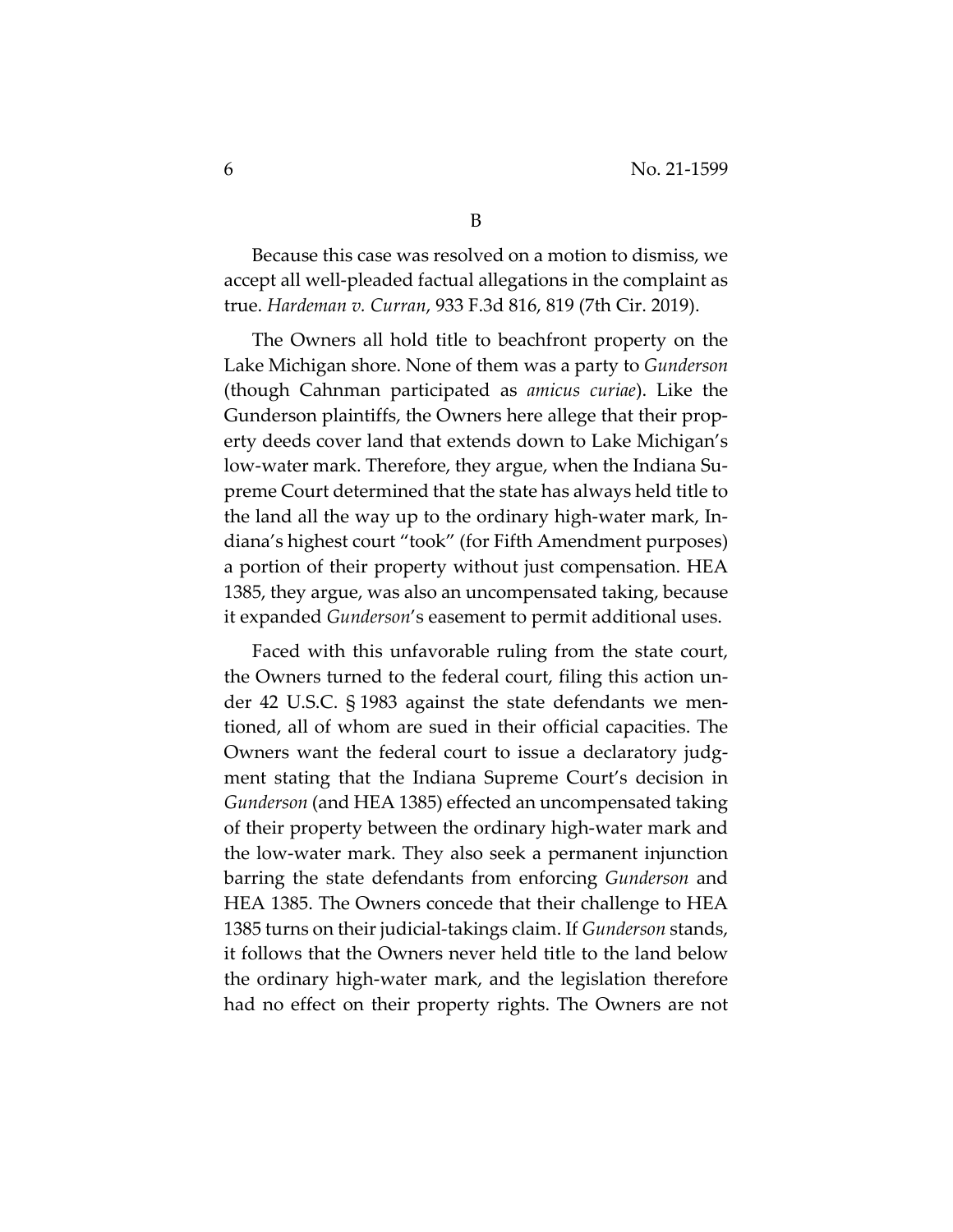seeking compensation for the alleged taking; they want only to be able to exclude members of the public from the lands they claim.

The district court granted the State's motion to dismiss under Federal Rules of Civil Procedure 12(b)(1) and 12(b)(6). It held that the Owners' claims are functionally equivalent to a quiet-title action, and so are barred by sovereign immunity under *Idaho v. Coeur d'Alene Tribe of Idaho*. See 521 U.S. 261 (1997) (establishing a narrow exception to the *Ex parte Young* doctrine). The court declined to reach the question whether it is possible to state a claim for a judicial taking. Even if the answer were yes, the court reasoned, the Owners could not show that they ever held an "established right" to the property allegedly taken by the state court through *Gunderson*. See *Stop the Beach Renourishment, Inc. v. Florida Dep't of Env't Prot.*, 560 U.S. 702, 713 (2010).

#### **II**

In this court, the Owners have tried to develop their "judicial takings" theory. They contend that the Indiana Supreme Court itself took their property through its *Gunderson*  decision, and no state actor has paid them for it. Before discussing this theory any further, it is helpful to provide some context for it.

The Takings Clause of the Fifth Amendment states that "private property [shall not] be taken for public use without just compensation." U.S. Const. amend. V. The Takings Clause applies to the states through the Fourteenth Amendment, *Webb's Fabulous Pharmacies, Inc. v. Beckwith*, 449 U.S. 155, 163–65 (1980), but that does not necessarily mean that it applies to the states' judiciaries. The Supreme Court last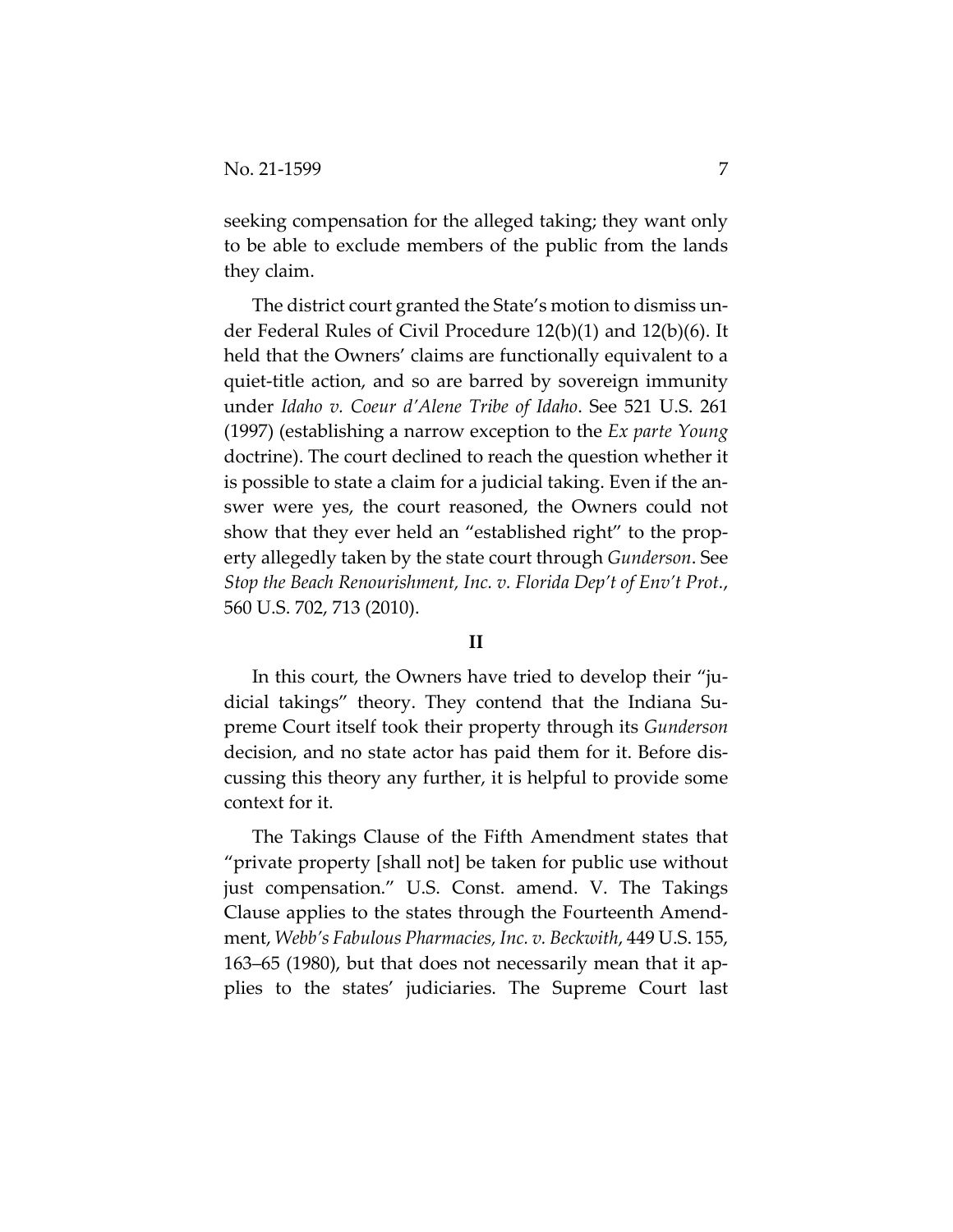considered the judicial-takings question in *Stop the Beach Renourishment, Inc. v. Florida Department of Environmental Protection*, but in that case, no majority of the Court agreed on "whether, or when, a judicial decision determining the rights of property owners can violate the Takings Clause[.]" 560 U.S. 702, 734 (2010) (Kennedy, J., concurring). Since then, neither this court nor any of our fellow circuits have recognized a judicial-takings claim.

In *Stop the Beach*, only four justices endorsed the argument that a court decision settling disputed property rights under state law could, in some circumstances, violate the Takings Clause. See *id.* at 706, 713–14. There, owners of littoral property challenged a decision of the Florida Supreme Court resolving an open question about the boundary between their private holdings and state-owned land. The case turned on a Florida statute that authorized local governments to restore eroding beaches; under the statutory scheme, the state fixed an "erosion control line" that replaced "the fluctuating mean high-water line as the boundary between" private and state property wherever the preservation projects took place. *Id.* at 709–10. Beachfront property owners sued in state court, arguing that the law deprived them of their property rights without just compensation. The Florida Supreme Court rejected that argument, holding instead that the law did not violate Florida's version of the Takings Clause (which mirrors its Fifth Amendment counterpart). See *Stop the Beach*, 560 U.S. at 712. The property owners appealed to the Supreme Court, arguing that the Florida Supreme Court took their property rights "by declaring that those rights did not exist[.]" *Stop the Beach*, 560 U.S. at 729.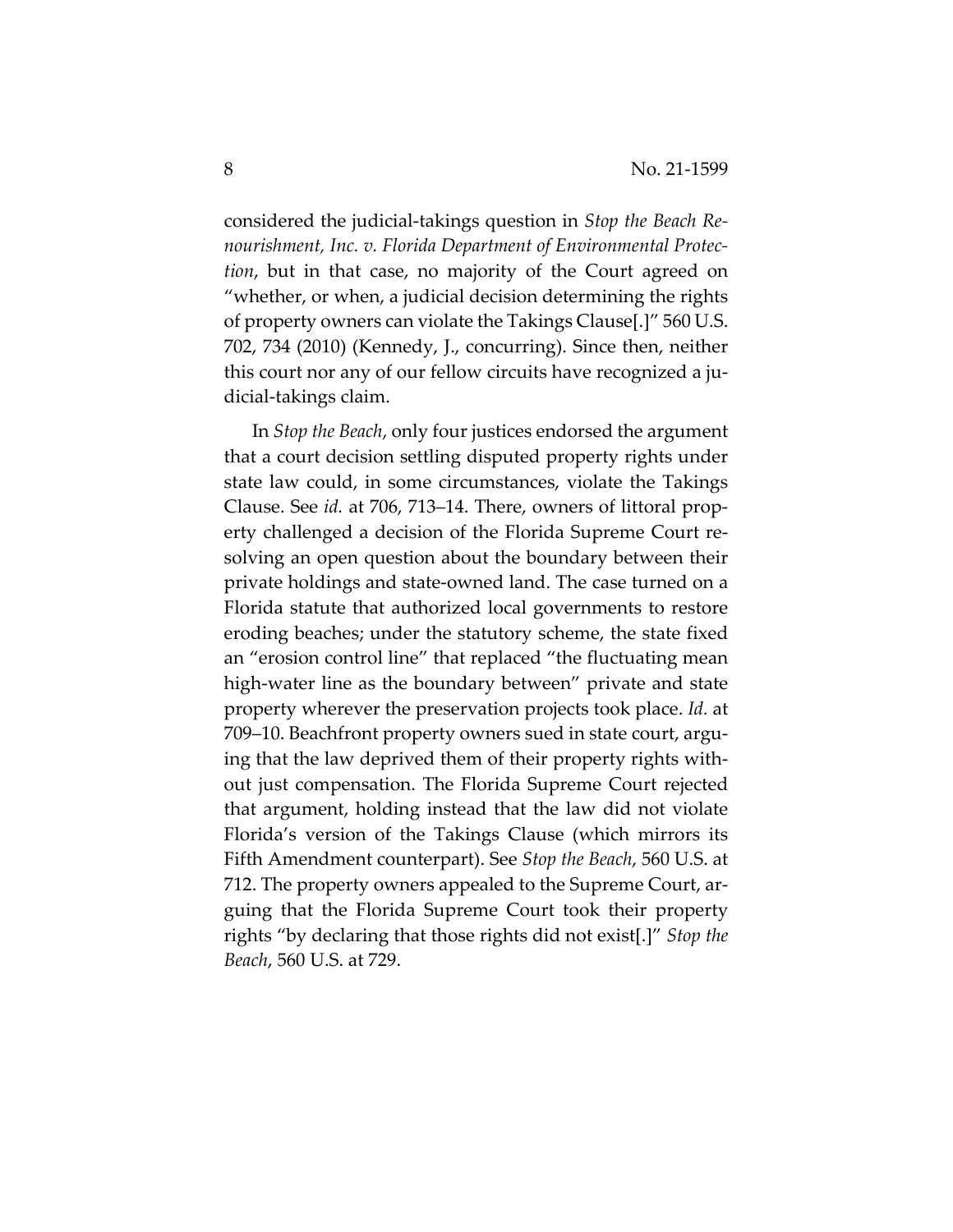Writing for four Justices, Justice Scalia urged the Court to declare that a judicial decision resolving contested property rights could be a taking. In his view, there was "no textual justification" for "allow[ing] a State to do by judicial decree what the Takings Clause forbids it to do by legislative fiat." *Id.* at 714. Justice Scalia's plurality opinion proposed a new test for identifying when a judicial taking occurs: "[i]f a legislature *or a court* declares that what was once an established right of private property no longer exists, it has taken that property, no less than if the State had physically appropriated it or destroyed its value by regulation." *Id.* at 715 (emphasis in original).

Justices Kennedy and Breyer filed separate opinions concurring in part, and concurring in the judgment, in which they expressed grave doubts about the judicial-takings concept; Justice Stevens, the ninth Justice, took no part in the decision. Justice Scalia's opinion on the key point did not marshal a majority, and no "controlling principle [on the judicial takings issue] can be gleaned" from the plurality and concurring opinions. *Gibson v. Am. Cyanamid Co.*, 760 F.3d 600, 615 (7th Cir. 2014). Indeed, much of the discussion about judicial takings could be regarded as *dicta*, because the Court unanimously held that in any case, the relevant state-court decision did not effect a taking because it did not "eliminate[] a right [] established under Florida law." *Stop the Beach*, 560 U.S. at 733 ("The Takings Clause only protects property rights as they are established under state law[.]").

Justice Kennedy (joined by Justice Sotomayor) took the position that the state's "vast" power to take property, so long as it acts for a public purpose and provides just compensation, belongs only to the democratically accountable legislative and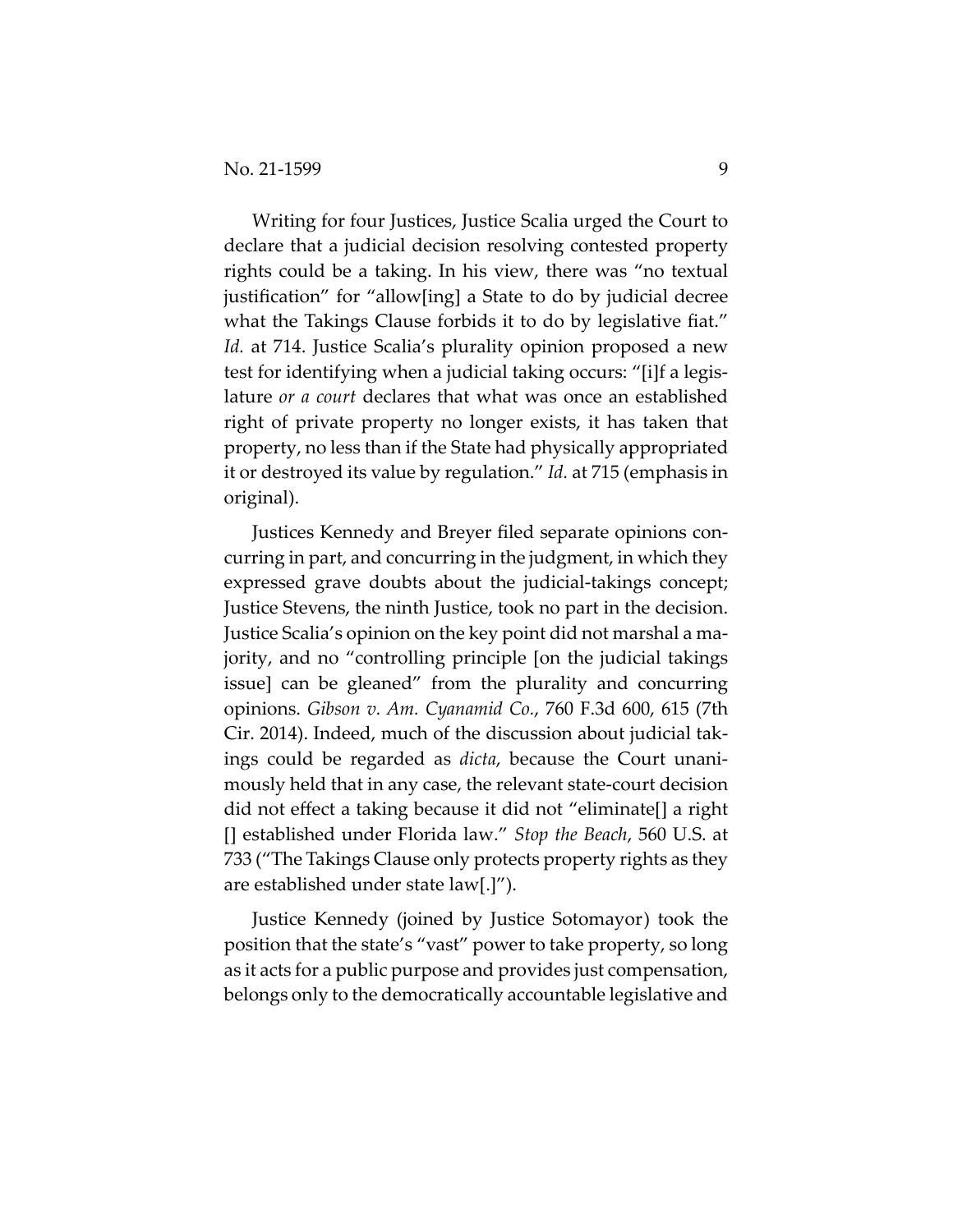executive branches. *Stop the Beach*, 560 U.S. at 734–35 (Kennedy, J., concurring in the judgment). If an arbitrary or irrational judicial decision "eliminates an established property right," he wrote, that decision could be "invalidated under the Due Process Clause" as a deprivation of a property right without due process. *Id.* at 735. The due-process constraint allows states to make reasonable "incremental modification under state common law" but bars courts from "abandon[ing] settled principles." *Id.* at 738. But, he thought, recognizing a claim for judicial takings implies that the courts have the power to take property *with* compensation—a power "that might be inconsistent with historical practice." *Id.* at 739 (discussing the Framers' view of the Takings Clause). Moreover, he wrote, the judicial-takings theory would raise vexing procedural and remedial issues. *Id.* at 740. In a second opinion concurring in the judgment, Justice Breyer (joined by Justice Ginsburg) raised comity and federalism concerns, noting that a claim for judicial takings "would create the distinct possibility that federal judges would play a major role in the shaping of a matter of significant state interest—state property law." Id. at 744 (Breyer, J., concurring).

Since *Stop the Beach* was decided, no federal court of appeals has recognized this judicial-takings theory. What has occurred instead is avoidance: every circuit to consider the issue has expressly declined to decide whether judicial takings are cognizable. Instead, each court has assumed without deciding that *if* such a cause of action were to exist, the relevant test would be the one Justice Scalia suggested in his *Stop the Beach* plurality opinion: did some arm of the state declare that "what was once an established right of private property no longer exists"? 560 U.S. at 715. In each of the cases that have reached our sister circuits, the courts have held that the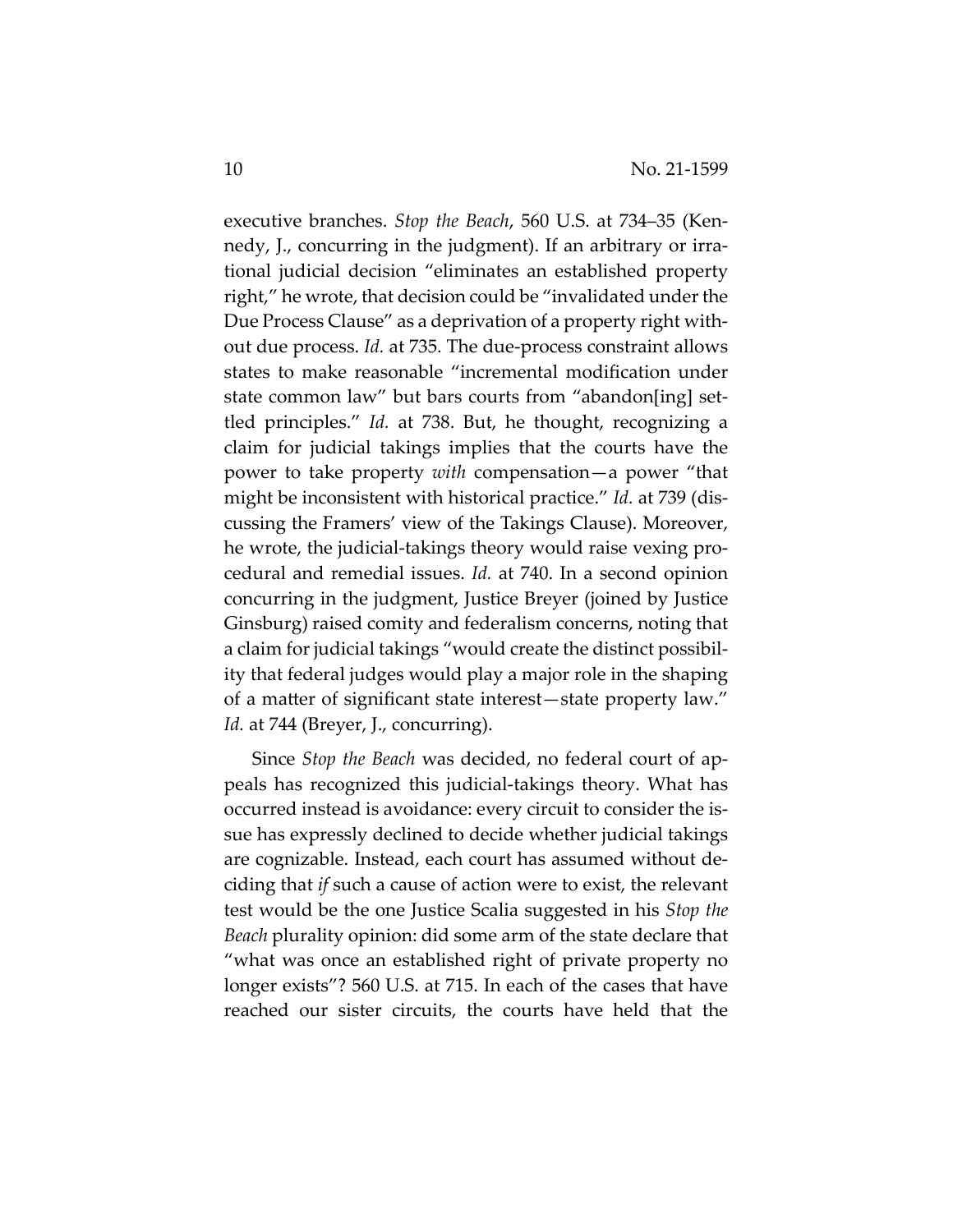challenged state-court decision had not erased an *established* property right. Thus, even if there were a theoretical claim for a "judicial" taking, the plaintiffs failed. See *Wells Fargo Bank v. Mahogany Meadows Ave. Tr.*, 979 F.3d 1209, 1215–16 (9th Cir. 2020) (declining to answer whether judicial-takings claims are possible when "nothing in Nevada law" showed that plaintiffs had an "established right" to disputed property); *Petrie ex rel. PPW Royalty Tr. v. Barton*, 841 F.3d 746, 756 (8th Cir. 2016) (opting not to decide whether a claim for judicial takings exists where it "would have failed" anyway); *In re Lazy Days' RV Ctr. Inc.*, 724 F.3d 418, 425 (3d Cir. 2013) (quickly discarding a claim that a bankruptcy order was a taking because "adjudication of disputed and competing claims cannot be a taking").

#### **III**

The Owners have a different, antecedant problem in the case before us: that of Article III standing. See *Summers v. Earth Island Inst.*, 555 U.S. 488, 499 (2009) ("[T]he court has an independent obligation to assure that standing exists, regardless of whether it is challenged by any of the parties."). The test for standing is a familiar one: "[a] plaintiff has standing only if he can allege personal injury fairly traceable to the defendant's allegedly unlawful conduct and likely to be redressed by the requested relief." *California v. Texas*, --- U.S. --- -, 141 S. Ct. 2104, 2113 (2021) (citing cases; internal quotations omitted). The party invoking federal jurisdiction has the burden of proving each of these requirements. *Lujan v. Defs. of Wildlife,* 504 U.S. 555, 561 (1992). We are satisfied that the Owners have alleged injury in fact, insofar as they assert that their property was taken without just compensation. They fall short, however, when it comes to causation and redressability.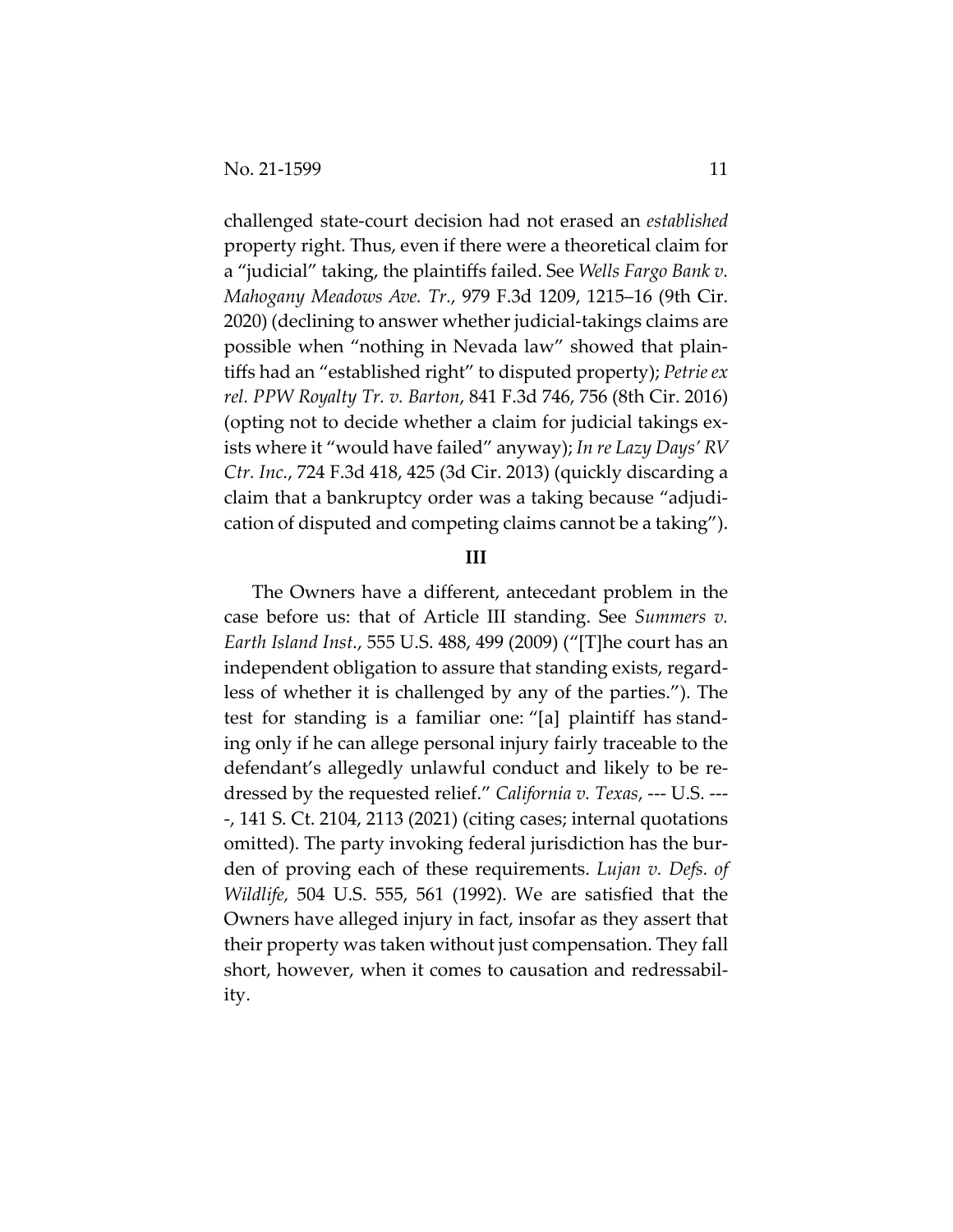We begin with redressability. The Owners must show that it is "likely … that the injury will be redressed by a favorable decision." *Lujan*, 504 U.S. at 561 (internal quotations omitted). They have not done so. None of the defendants sued has the power to grant title to the Owners in the face of the Indiana Supreme Court's *Gunderson* decision and HEA 1385. Even if we were to agree with the Owners, therefore, a judgment in their favor would be toothless.

Redressability turns on the "connection between the alleged injury and the judicial relief requested." *Allen v. Wright*, 468 U.S. 737, 753 n.19 (1984). The Owners' injury stems from the fact that, for many years, Indiana courts had not decided where the public land of Lake Michigan ends and private property begins. The *Gunderson* decision resolved that uncertainty by definitively holding that the boundary lies at the ordinary high-water mark. Essentially, the Owners think that the state supreme court erred by making that decision (either as a matter of state law or federal law), and they would like us to overturn that court's ruling. Until it is set aside, the Owners contend, they have been deprived of their asserted title to the land between the high- and low-water marks without just compensation.

There are a number of problems with this approach, not least of which is that we lack authority to overrule a state supreme court. But the straightforward point is that none of the state defendants the Owners have named—not the Governor, not the Attorney General, not the Indiana Department of Natural Resources, and not the State Land Office—has the power to confer title on the Owners to land that Indiana's highest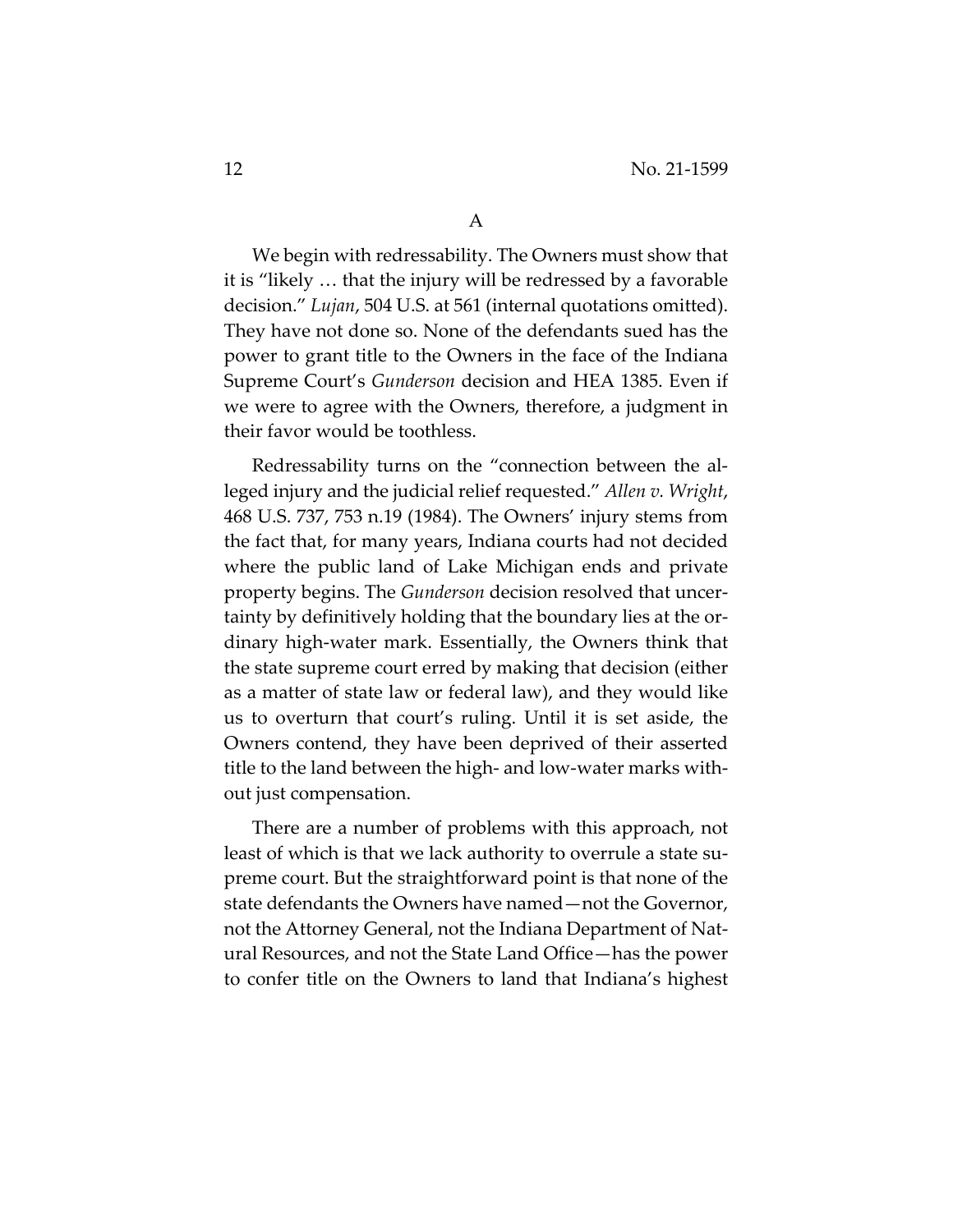court says belong to the state. No injunction we enter can fix that problem.

Typically, a lawsuit alleging that a plaintiff "suffered a violation of his Fifth Amendment rights" is redressable through compensation. *Knick v. Township of Scott*, --- U.S. ----, 139 S. Ct. 2162, 2168 (2019). But the Owners did not sue for compensation from the state of Indiana—and even if they had, it is not clear that federal courts could provide it. The Supreme Court's recent decision in *Knick v. Township of Scott* held that a plaintiff may "bring a 'ripe' federal takings claim in federal court," without first exhausting state remedies, "as soon as a government takes his property for public use without paying for it." *Id.* at 2167, 2170. But unlike *Knick*, which involved a suit against a town, the Owners' suit is against a state, and states enjoy sovereign immunity. See *Jinks v. Richland County*, 538 U.S. 456, 466 (2003) ("[M]unicipalities, unlike States, do not enjoy a constitutionally protected immunity from suit."). Every circuit to consider the question has held that *Knick* did not change states' sovereign immunity from takings claims for damages in federal court, so long as state courts remain open to those claims. See *Zito v. N.C. Coastal Res. Comm'n*, 8 F.4th 281, 286–88 (4th Cir. 2021); see also *Ladd v. Marchbanks*, 971 F.3d 574, 579 (6th Cir. 2020), cert. denied, --- U.S. ----, 141 S. Ct. 1390 (2021); *Williams v. Utah Dep't of Corr.*, 928 F.3d 1209, 1214 (10th Cir. 2019); *Bay Point Props.*, *Inc. v. Miss. Transp. Comm'n*, 937 F.3d 454, 456–57 (5th Cir. 2019), cert. denied, --- U.S. ----, 140 S. Ct. 2566 (2020). In addition, states are not "persons" for purposes of 42 U.S.C. § 1983. See *Will v. Michigan Dep't of State Police*, 491 U.S. 58, 71 (1989), and so damages are not available using that theory. Recognizing these hurdles, the Owners seek only equitable and declaratory relief.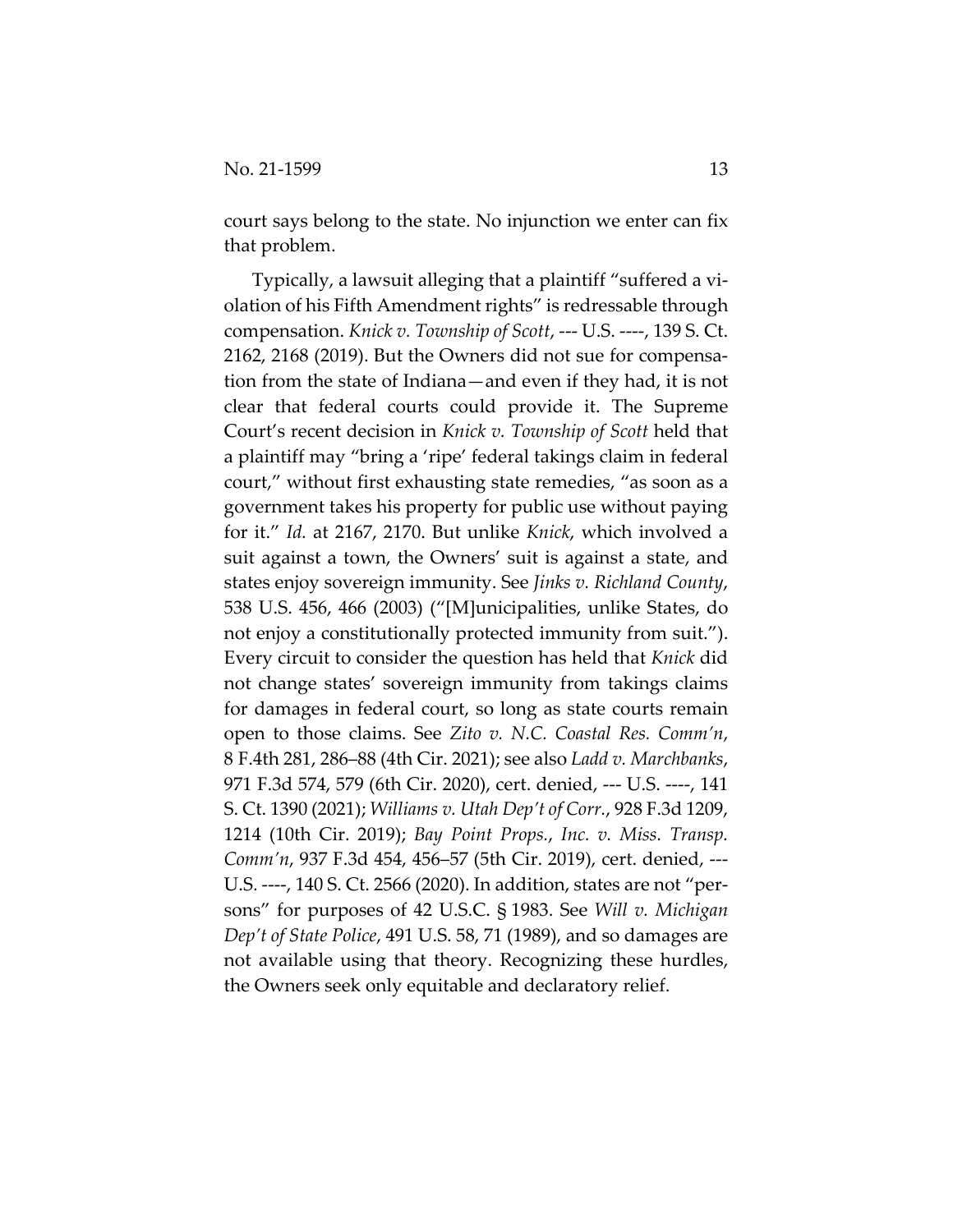Specifically, the Owners want an injunction barring the State from enforcing *Gunderson* or HEA 1385. Assuming for the moment that *Ex parte Young*'s exception to sovereign immunity applies here, see Section IV.A *infra*, and that we can entertain such a request, it remains true that such an injunction would not redress the Owners' injury. Once again, that alleged injury comes from the fact that *Gunderson* recognized that the Owners' property interests end at the ordinary highwater mark on Lake Michigan's shores. An injunction barring the State from enforcing the decision would do nothing to alter the state's title to the land.

*Gunderson* recognized that members of the public have a right to walk on the beach in front of the Pavlocks' house as long as they stay lakeward of the high-water mark; an injunction requiring the State to refrain from any action would not grant the Pavlocks the right to exclude. If Cahnman wants to sell his beachfront property, he may convey land only from the high-water mark. The requested injunction would not give him title to submerged lands that Indiana law (confirmed by both the state's highest court and its legislature) says belongs to the state. To the extent the Owners' deeds conflict with *Gunderson* and HEA 1385, the latter two sources govern. And if, for example, the Pavlocks tried to sue people who walked on the section of beach between the high- and lowwater marks for trespass, or Cahnman tried to hoodwink a buyer by representing that he held title down to the low-water mark, an injunction against state officials would not prevent Indiana's Recorder's Offices from correcting that error, or Indiana courts from applying *Gunderson*.

In this respect, the Owners' judicial takings claim differs materially from the one at issue in *Cedar Point Nursery v.*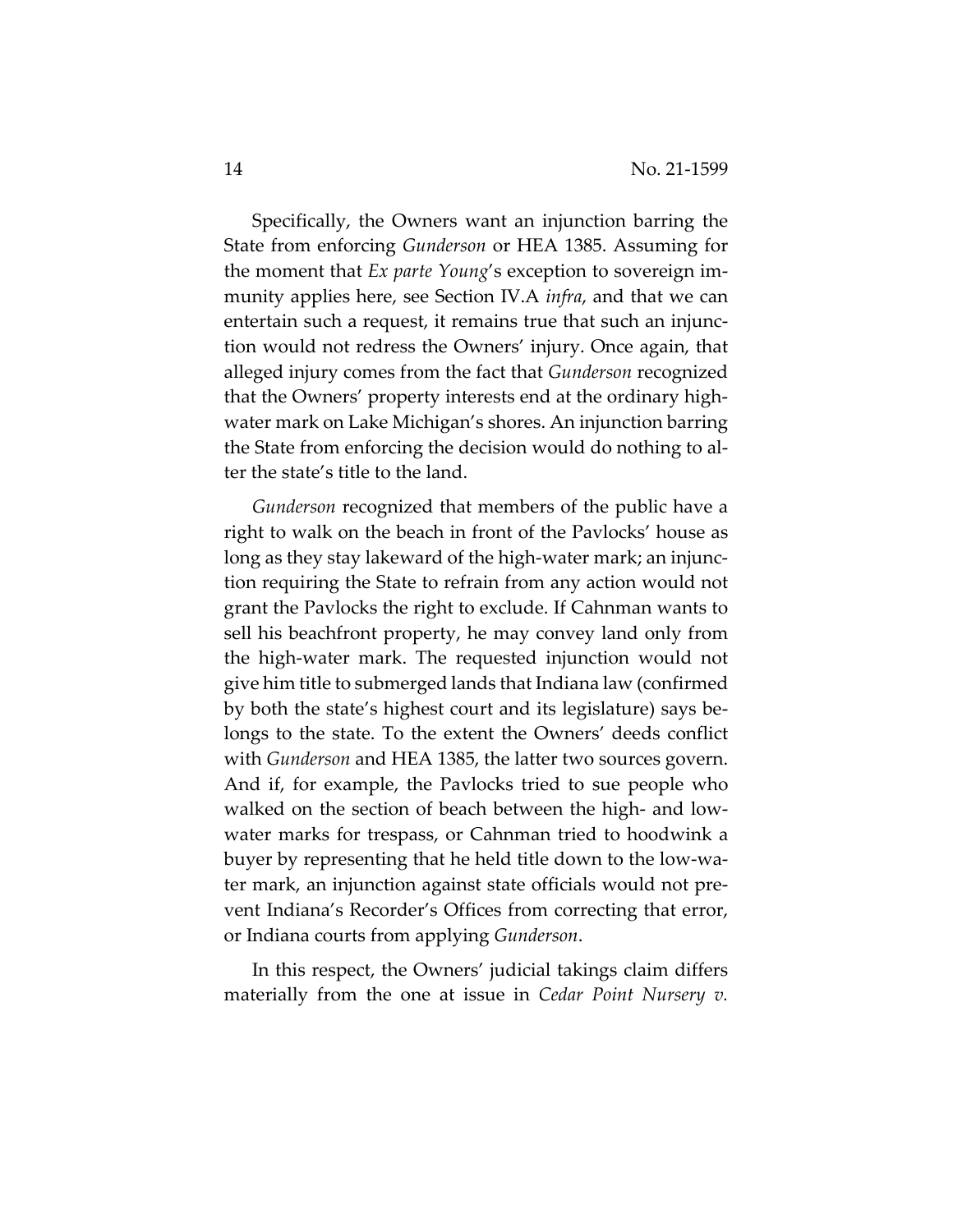*Hassid*, --- U.S. ----, 141 S. Ct. 2063 (2021), in which "the government physically [took] possession of property without acquiring title to it." *Id.* at 2071. In *Cedar Point*, California agricultural employers challenged a state regulation that guaranteed union organizers physical access to their property to organize farmworkers. *Id.* at 2069. The Supreme Court held that California's access regulation was a *per se* physical taking requiring compensation and remanded the case for further proceedings. *Id.* at 2080. The *Cedar Point* plaintiffs, like the Owners, sought only declaratory and injunctive relief. But unlike our plaintiffs, the California growers' injury was not the loss of a dispute about who held title; it was the uncompensated taking of property that they indisputably owned. A court could redress that injury prospectively by enjoining enforcement of the regulation, or retrospectively by ordering just compensation. See *id.* at 2089 (Breyer, J., dissenting). Here, by contrast, ordering any of the named state defendants not to enforce a state property law cannot redress the Owners' injuries, because non-enforcement will not change the content of the underlying law itself.

B

The Owners have also failed to establish the related causation requirement for Article III standing. As the parties asserting federal jurisdiction, they must show that their alleged injury is "fairly traceable" to a defendant's allegedly illegal action, "and not the result of the independent action of some third party not before the court." *Lujan*, 504 U.S. at 560 (citing *Simon v. E. Ky. Welfare Rts. Org.*, 426 U.S. 26, 41–42 (1976)) (cleaned up).

The property between the high- and low-water marks is held in public trust, but not because of any action taken by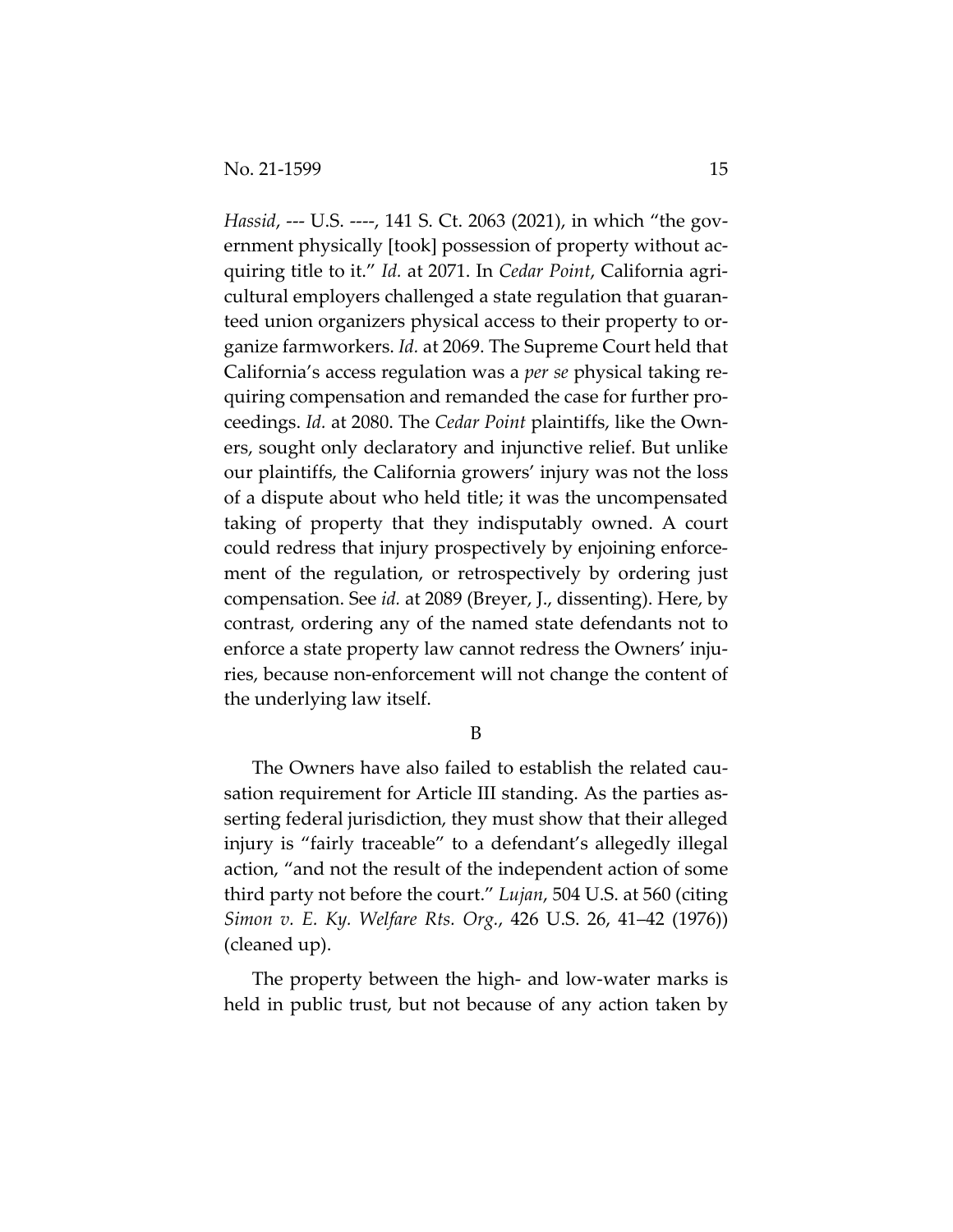these state defendants. Rather, that property is held in public trust because the Indiana Supreme Court, an independent actor, settled the *Gunderson* dispute as a matter of state law, and the state legislature then confirmed that result. The court relied on a long line of federal and state decisions recognizing the Equal-Footing doctrine and setting the boundaries between Indiana's public trust lands and surrounding private property. See *Gunderson*, 90 N.E.3d at 1179–87. The Owners attempt to dodge this problem by suing state officials who are charged with enforcing state property law. As we already have said, however, the state's enforcement or non-enforcement has no effect on the underlying title to the land. Moreover, the Owners' complaint does not include any allegations showing that the state defendants' enforcement of *Gunderson* has caused any further injury that they have not already experienced as a result of the decision itself. The Owners' injury is therefore traceable not to the state defendants, but to the independent actions of the Indiana Supreme Court.

C

The Owners' causation and redressability problems highlight the federalism and comity concerns that are inherent in the judicial-takings theory. In *Gunderson*, the Indiana Supreme Court resolved a state-law issue of first impression and issued a thorough decision determining where the public-private boundary lies on the shores of Lake Michigan. If the court is correct, then the property between the ordinary high-water mark and the low-water mark could not have been taken, because it was never privately owned in the first place. See *Conyers v. City of Chicago*, 10 F.4th 704, 711 (7th Cir. 2021) (noting that there is a "predicate requirement [in Takings cases] that the private property [allegedly taken] must belong to the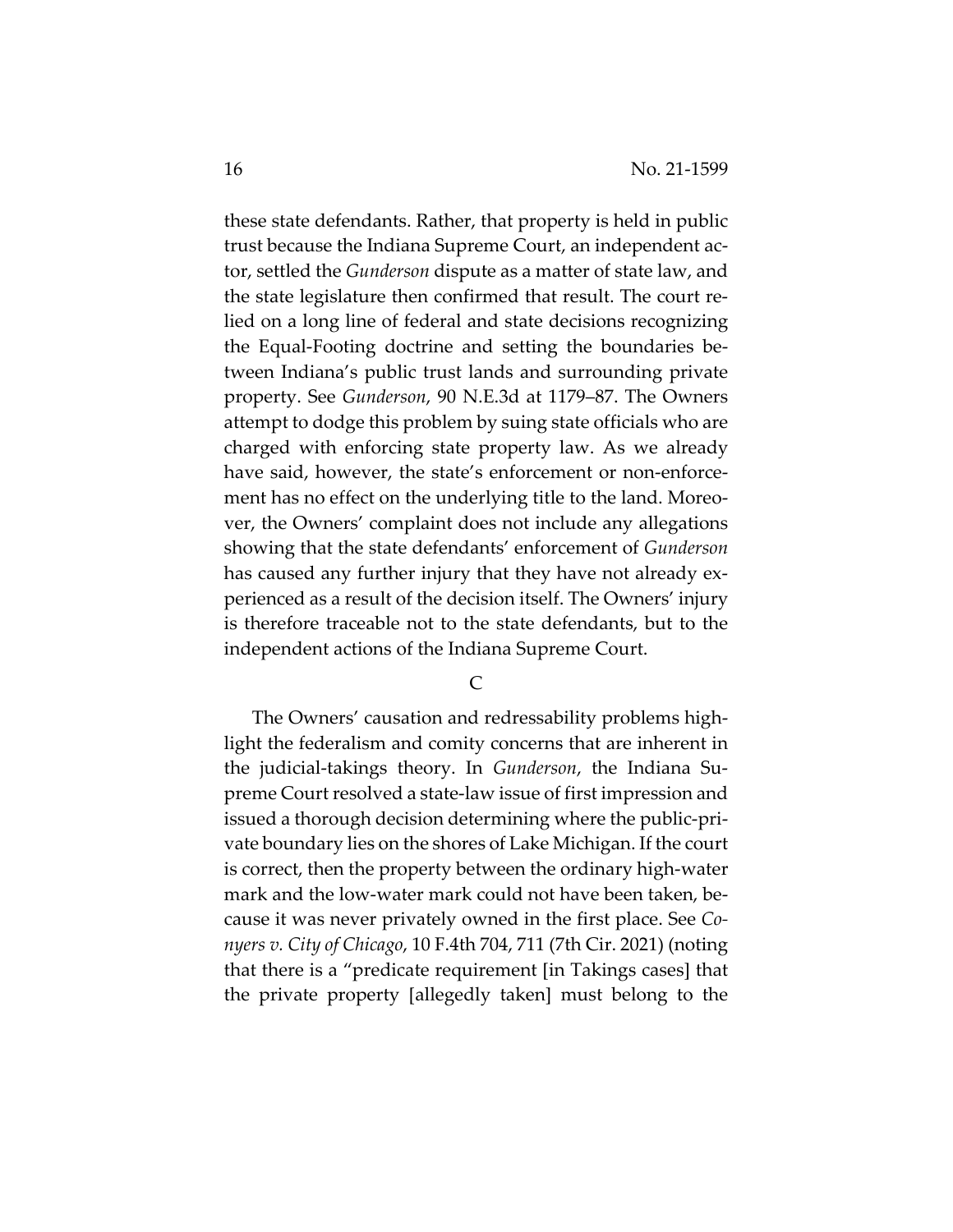plaintiff.") The Owners may be able to say, in good faith, that their expectations were disturbed, just as any losing party in a state court case involving disputed property rights might do. But it is the role of "the state court … to define rights in land located within the states." *Fox River Paper Co. v. R.R. Comm'n of Wis.*, 274 U.S. 651, 657 (1927) (adding that "the Fourteenth Amendment, in the absence of an attempt to forestall our review of the constitutional question, affords no protection to supposed rights of property which the state courts determine to be nonexistent"). If the Owners never had title to this property under Indiana law, it could not have been "taken" by the state.

As we noted earlier, it is state property law itself, rather than any action by the state parties, that is adverse to the Owners' claims. We would be unable to hold that their property was taken without also holding that *Gunderson* was wrongly decided. In effect, their theory of the case would have us sit in appellate review of the Indiana Supreme Court's decision about state property law—a role that would sit uneasily next to the Supreme Court's exclusive "statutory authority to review the decisions of state courts in civil cases." *Milchtein v. Chisholm*, 880 F.3d 895, 897 (7th Cir. 2018) (citing 28 U.S.C. § 1257). We recognize, in this connection, that the *Rooker*-*Feldman* doctrine does not apply here, because the Owners were not parties to the *Gunderson* litigation. See *Exxon Mobil Corp. v. Saudi Basic Indus. Corp.*, 544 U.S. 280, 284 (2005). Nonetheless, that doctrine's animating federalism values counsel us to proceed cautiously when a novel legal theory raises the specter of a lower federal court reviewing the merits of a state supreme court's decision.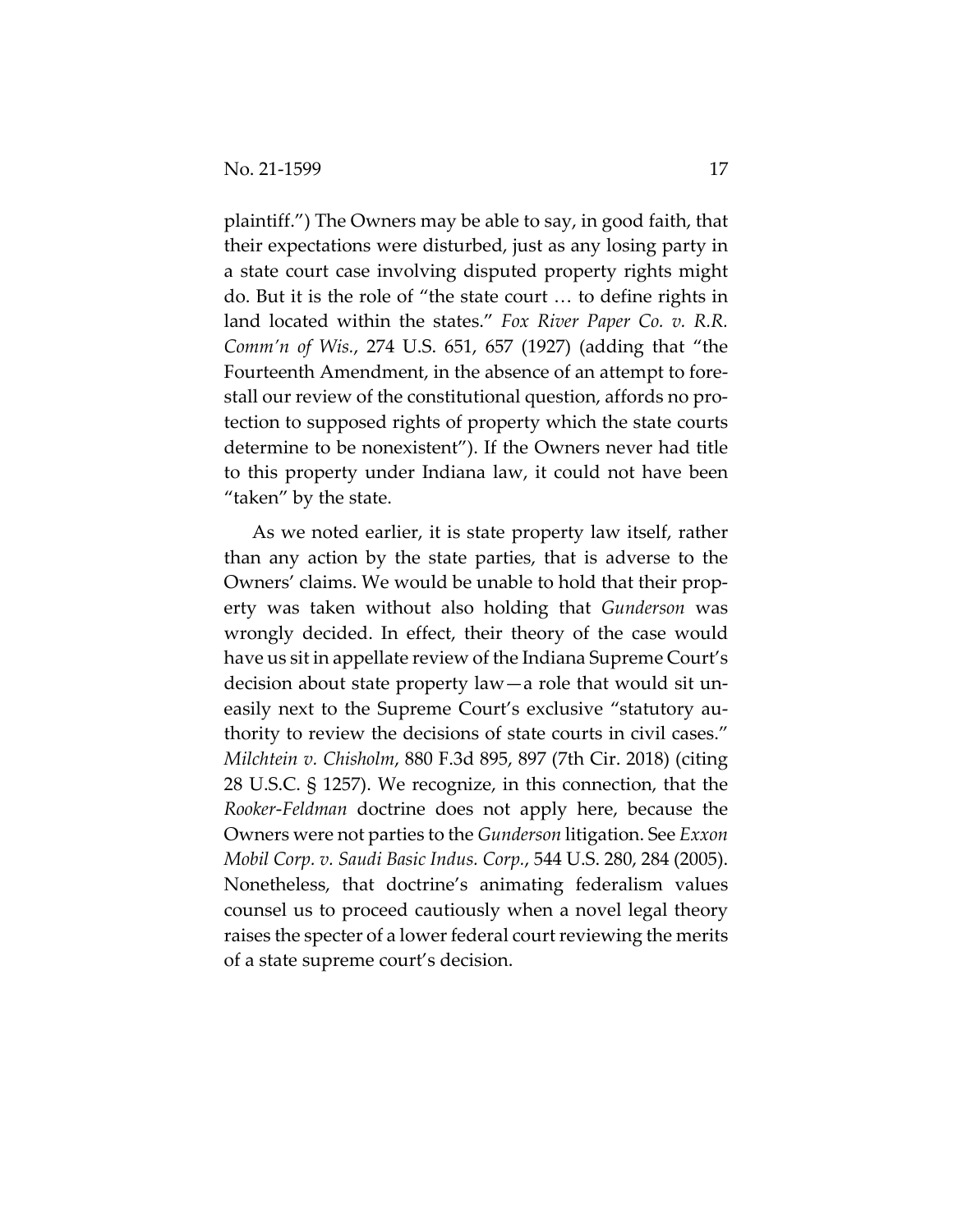Before concluding, we note that the district court dismissed this case for two additional reasons. First, it held that it lacked subject-matter jurisdiction because this case falls under a narrow exception to the *Ex parte Young* doctrine established by the Supreme Court's decision in *Idaho v. Coeur d'Alene Tribe of Idaho*, 521 U.S. 261 (1997). Generally, a plaintiff may sue under *Ex parte Young*'s exception to the Eleventh Amendment's sovereign-immunity bar so long as the complaint "alleges an ongoing violation of federal law and seeks relief properly characterized as prospective." *Verizon Md., Inc. v. Pub. Serv. Comm'n of Md.*, 535 U.S. 635, 645 (2002). In *Coeur d'Alene Tribe*, however, the Supreme Court announced that the *Ex parte Young* rule has a narrow exception for a "quiet title suit against [a state] in federal court" or a suit for injunctive relief that is "close to the functional equivalent of quiet title." 521 U.S. at 281–82; see also ERWIN CHEMERINSKY, FEDERAL JURISDICTION (7TH EDITION) 471, 477–78 (2016).

Pointing to some criticism of *Coeur d'Alene Tribe,* the Owners suggest that it was a one-way, one-day case with no further applicability, or alternatively, that it does not apply to suits brought by private property holders rather than Tribal nations. The State responds that *Coeur d'Alene Tribe* remains good law and squarely governs this case, because it is "close to the functional equivalent of quiet title." *Coeur d'Alene*, 521 U.S. at 282.

The district court agreed with the State. In addition, it held that even assuming the judicial-takings theory might apply somewhere, the Owners had not managed to state a claim under it here. Recall that Justice Scalia's proposed test for a judicial taking requires plaintiffs to show that "the property right